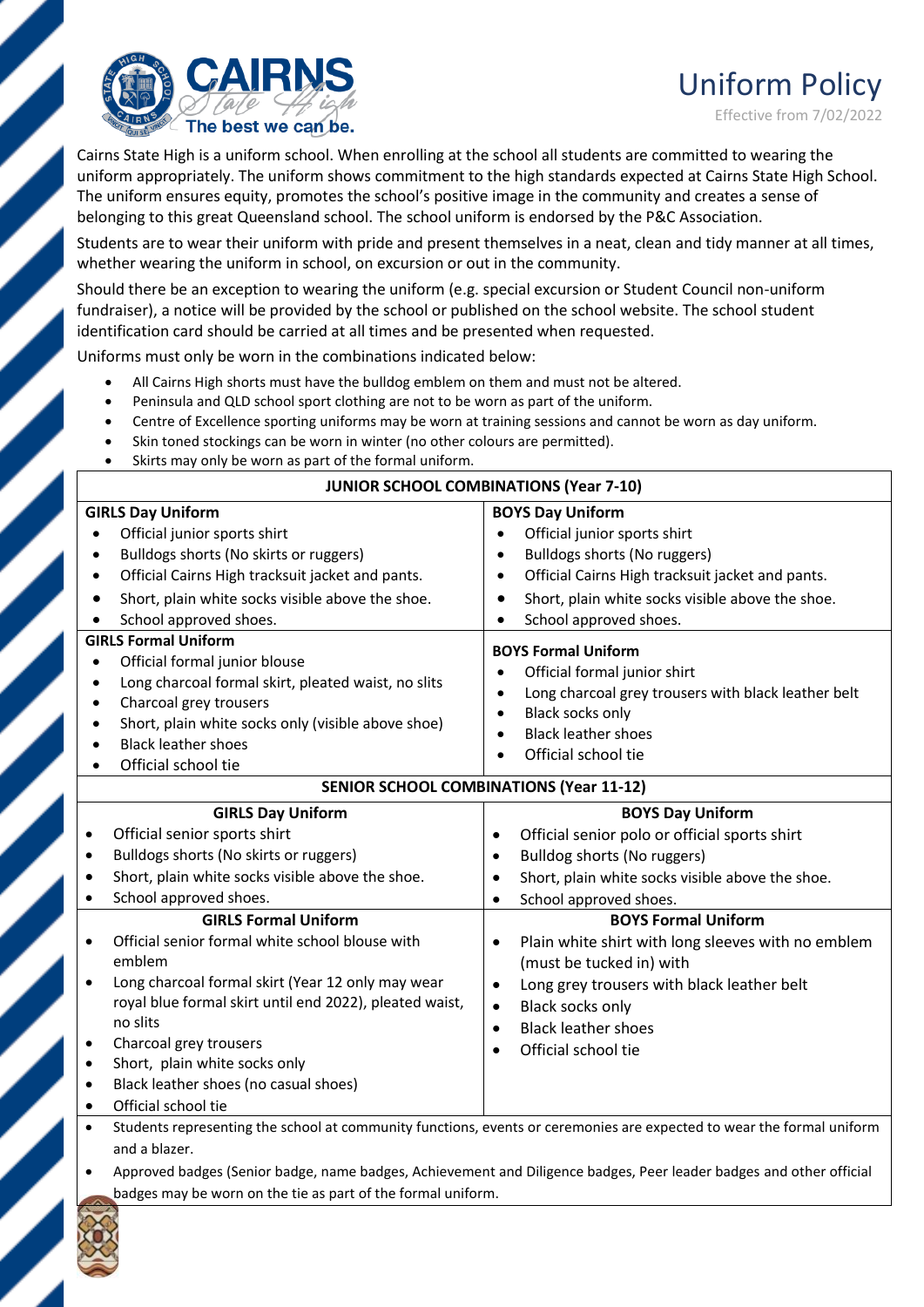• The official school senior jersey or jackets are optional items and not a compulsory uniform item. Senior students may elect to purchase these. The design of these optional items must be approved by the Principal.





Approved footwear for senior Industrial Technology students: Students who are studying Construction, Furnishing or Engineering pathways, are able to wear their steel cap boots for the whole day. However, please note that in accordance with the school's uniform policy, they must be **black**.

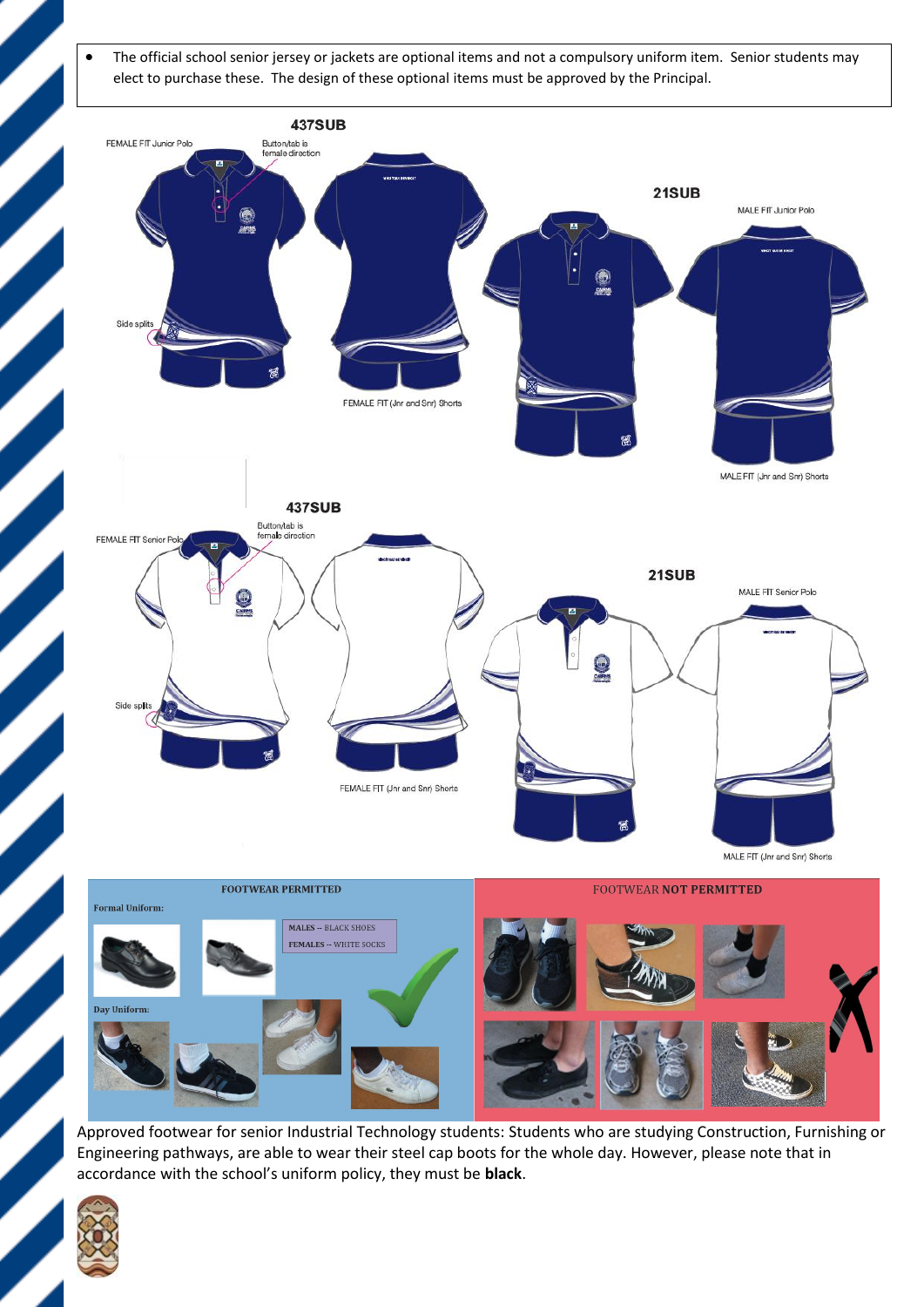## **Jewellery**

Must be kept to the absolute minimum for formal occasions, official and public functions representing the school. Facial piercings not permitted for official functions.



## **Additional Notes**

| <b>Formal</b><br><b>Occasions</b> | It is expected on all formal occasions that students will wear the formal uniform.                                                                                                                                                                                                                                                                                                                                                                                                                                                                                                                                                                                                                                                                                                                                                                                                                                                                                                                                                                     |  |
|-----------------------------------|--------------------------------------------------------------------------------------------------------------------------------------------------------------------------------------------------------------------------------------------------------------------------------------------------------------------------------------------------------------------------------------------------------------------------------------------------------------------------------------------------------------------------------------------------------------------------------------------------------------------------------------------------------------------------------------------------------------------------------------------------------------------------------------------------------------------------------------------------------------------------------------------------------------------------------------------------------------------------------------------------------------------------------------------------------|--|
| <b>Footwear</b>                   | Fully enclosed lace-up shoes (not boots) with protective uppers must be worn for health and<br>safety purposes. Shoes must be leather or synthetic leather or suede leather. Shoes should be<br>black or white or considered mostly black with a small amount of white or mostly white with a<br>small amount of black. Harlequin, checked or other vibrant patterns are not permitted.                                                                                                                                                                                                                                                                                                                                                                                                                                                                                                                                                                                                                                                                |  |
|                                   | Mesh or canvas shoes do not meet health and safety requirements and are not acceptable.                                                                                                                                                                                                                                                                                                                                                                                                                                                                                                                                                                                                                                                                                                                                                                                                                                                                                                                                                                |  |
|                                   | Socks must be plain white, short and visible at all times (no frills). Knee length socks are not<br>permitted. Shoe laces must be black or white.                                                                                                                                                                                                                                                                                                                                                                                                                                                                                                                                                                                                                                                                                                                                                                                                                                                                                                      |  |
| <b>Hats</b>                       | Only the official school hat may be worn. Hats must be removed when indoors as a sign of<br>respect. All other types of hats are banned from the school and will be confiscated<br>The official school hat is a reversible hat that matches the sports house the student is allocated.<br>A school cap as sold by the P&C is permitted.<br>Students who spend an extended period of time in the sun must wear a hat<br><b>NO HAT NO PLAY.</b>                                                                                                                                                                                                                                                                                                                                                                                                                                                                                                                                                                                                          |  |
| <b>Jewellery</b>                  | Due to Workplace Health and Safety issues, jewellery is to be limited to:<br>One watch<br>$\bullet$<br>One discreet necklace of personal significance (small pendent only). This must only be worn on a<br>$\bullet$<br>light breakable gold or silver chain. No leather necklaces.<br>Bracelets, anklets, wristbands and bangles are not permitted.<br>$\bullet$<br>Beads, shells and large chains are not permitted.<br>$\bullet$<br>One small flat ring with no raised settings is acceptable.<br>$\bullet$<br>Only small plain sleepers or studs may be worn as earrings (no bling). No more than 2 per ear. No<br>$\bullet$<br>spacers, tapers or stretchers (or any other type of earing) are allowed. Earrings should be gold or<br>silver in colour only.<br>One facial piercing is permitted but must be a small flat stud that does not protrude from the face.<br>$\bullet$<br>No rings or bling permitted.<br>Students will be asked to remove inappropriate jewellery. This jewellery will be held for parent<br>$\bullet$<br>collection. |  |
| Hair                              | Hair should be clean and neatly groomed. Hair accessories can only be plain white or royal /navy<br>blue. This applies to hair ties and ribbons as well as small hair bands. Hair should not be dyed<br>bright colours e.g. fluorescent colours. Head scarves and bandanas are not permitted.                                                                                                                                                                                                                                                                                                                                                                                                                                                                                                                                                                                                                                                                                                                                                          |  |
| <b>Facial Hair</b>                | Facial hair needs to be well groomed/shaved.                                                                                                                                                                                                                                                                                                                                                                                                                                                                                                                                                                                                                                                                                                                                                                                                                                                                                                                                                                                                           |  |
| <b>Makeup</b>                     | The wearing of make-up is not permitted at school. This includes lipstick, mascara, eye shadow,<br>false eyelashes, eyeliner, foundation and the like.                                                                                                                                                                                                                                                                                                                                                                                                                                                                                                                                                                                                                                                                                                                                                                                                                                                                                                 |  |
| <b>Nails</b>                      | Coloured nail polish or colour acrylic nails are not permitted.                                                                                                                                                                                                                                                                                                                                                                                                                                                                                                                                                                                                                                                                                                                                                                                                                                                                                                                                                                                        |  |